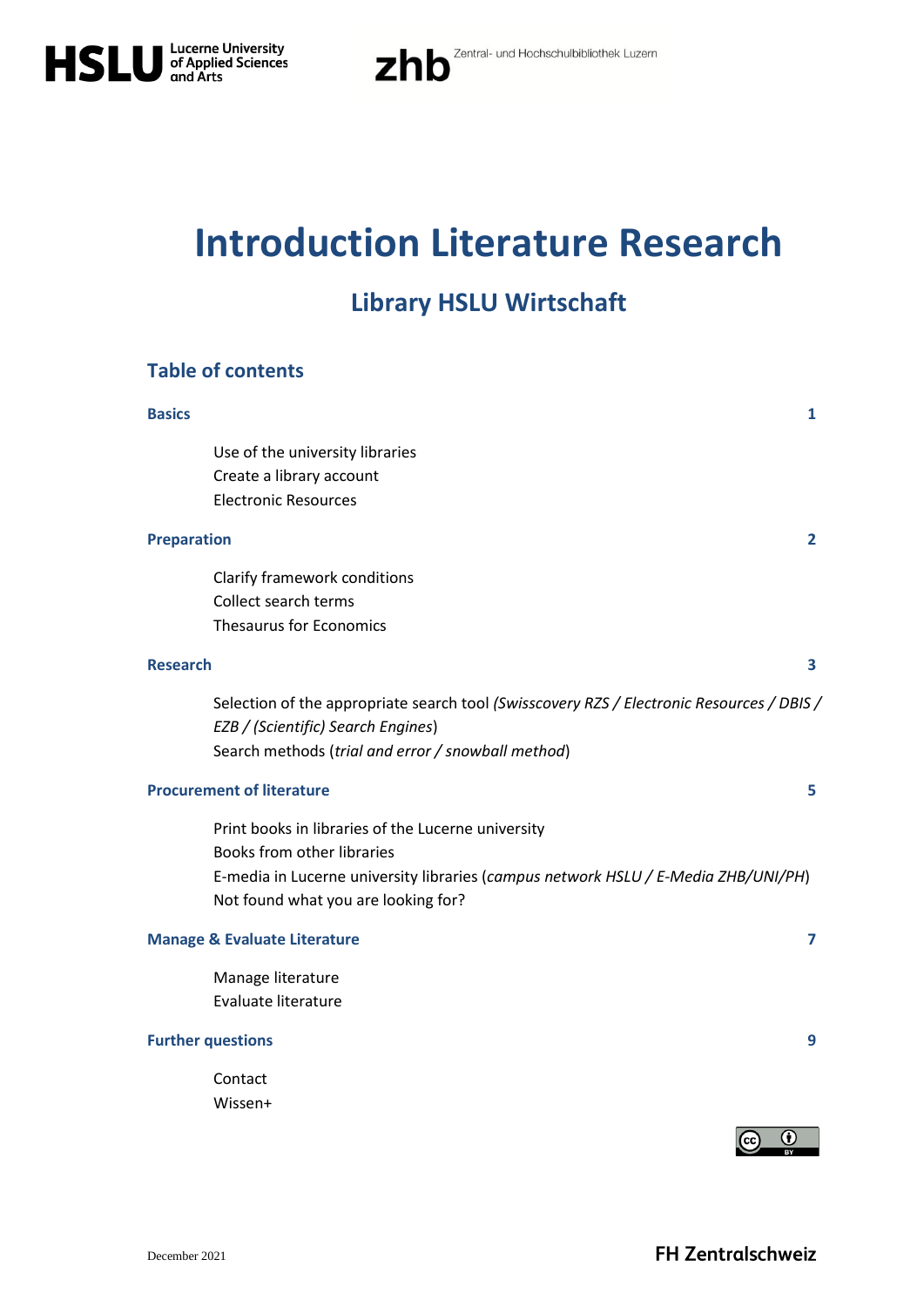## **Basics**

| Use of the university<br><b>libraries</b> | The libraries of the Lucerne University of Applied Sciences and<br>Arts (called "libraries of the HSLU" hereafter) serve to provide<br>information and literature for research, teaching and studies.<br>They are assigned to the various departments and are open to<br>all interested parties. In addition to a wide range of physical and<br>digital media, working spaces are also available to users.<br>Furthermore, the library staff will be happy to advise you on<br>questions regarding research or the acquisition of sources.                            |
|-------------------------------------------|-----------------------------------------------------------------------------------------------------------------------------------------------------------------------------------------------------------------------------------------------------------------------------------------------------------------------------------------------------------------------------------------------------------------------------------------------------------------------------------------------------------------------------------------------------------------------|
| <b>Create a library account</b>           | In order to borrow books from the libraries of the HSLU, you<br>need to register with the SLSP library network beforehand. This<br>registration can be done at https://registration.slsp.ch/.                                                                                                                                                                                                                                                                                                                                                                         |
|                                           | The registration is based on a SWITCH edu-ID. As a student at<br>the Lucerne University of Applied Sciences and Arts (called<br>"HSLU" hereafter) you already have a SWITCH edu-ID. If you do<br>not yet have one, a new one can be created during the<br>registration process.                                                                                                                                                                                                                                                                                       |
|                                           | <b>Tutorial:</b><br>Create a library account (German, English subtitles)                                                                                                                                                                                                                                                                                                                                                                                                                                                                                              |
|                                           | Your HSLU card can be used as a library card. The IDS number<br>printed on the card (including a preceding L) can be entered as<br>the card number during the registration process. After<br>registration, any other existing library cards can be assigned to<br>the account.                                                                                                                                                                                                                                                                                        |
|                                           | If you do not have a suitable card, you can obtain one free of<br>charge from the library.                                                                                                                                                                                                                                                                                                                                                                                                                                                                            |
|                                           | Further information on registration can be found on the<br>website of the ZHB Luzern.                                                                                                                                                                                                                                                                                                                                                                                                                                                                                 |
|                                           | !Please note that you do not need a library account in order to<br>use the libraries electronic resources!                                                                                                                                                                                                                                                                                                                                                                                                                                                            |
| <b>Electronic Resources</b>               | The HSLU offers its students, participants in continuing<br>education and staff a wide and constantly growing range of<br>electronic media. Access will be given automatically within the<br>network of the HSLU. External access to licensed full texts is<br>possible via HSLU-VPN (Pulse Secure). You will find the<br>necessary information for the installation of Pulse Secure<br>(=VPN) on private devices on the following sub-page of the<br>HSLU website. In case of problems with the VPN client, please<br>contact the Service Desk IT-Services directly. |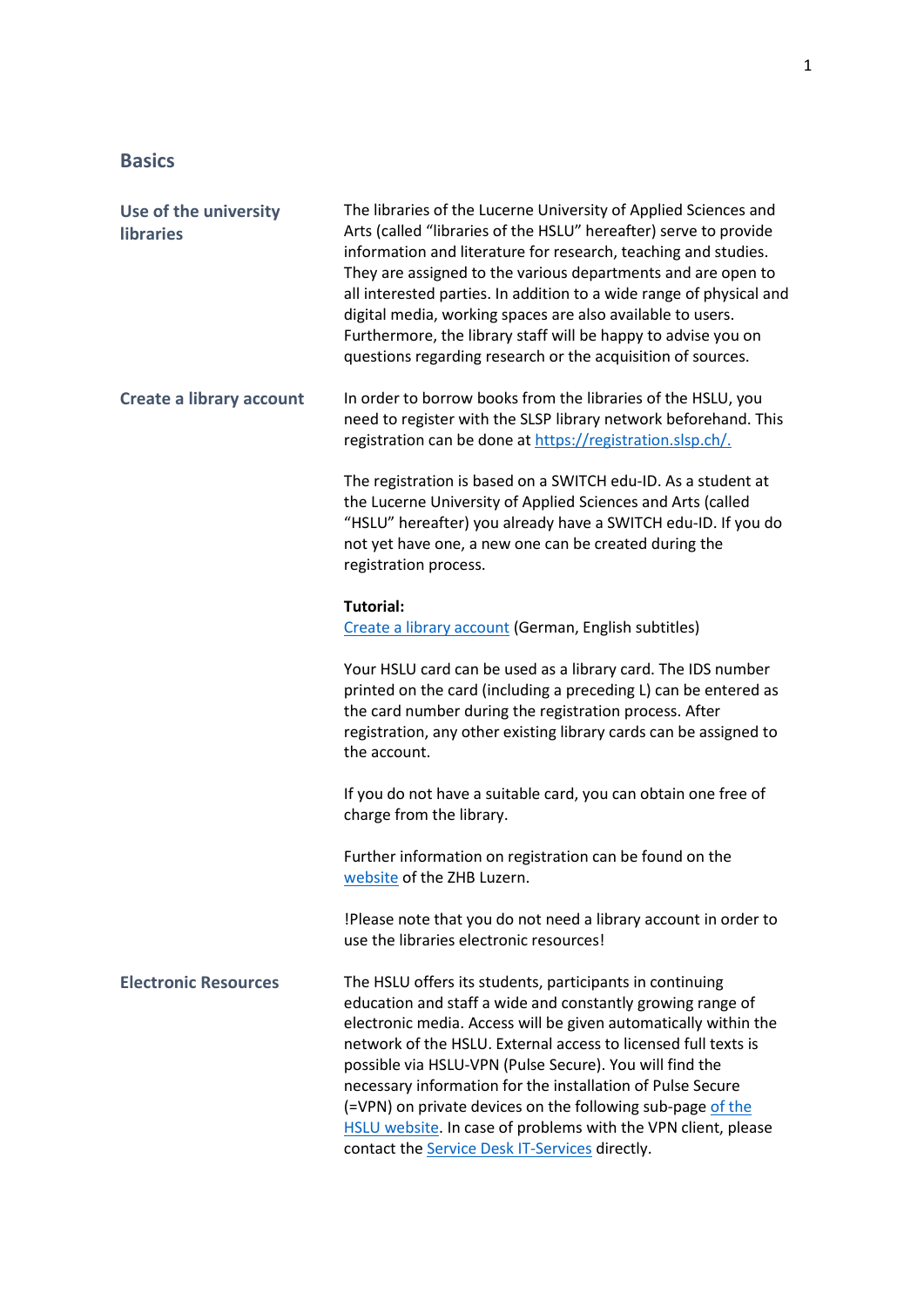|                                        | If another VPN client is already active on your device (which is<br>often the case with business laptops), the access to the HSLU e-<br>resources will not be possible. In this case either deactivate the<br>other VPN client, use another device or contact the IT<br>department of your company!                           |
|----------------------------------------|-------------------------------------------------------------------------------------------------------------------------------------------------------------------------------------------------------------------------------------------------------------------------------------------------------------------------------|
|                                        | <b>Tutorial:</b><br>Installing the HSLU VPN client (German, English subtitles)                                                                                                                                                                                                                                                |
| <b>Good to know</b>                    | On Swisscovery RZS - HSLU you will find an overview of the<br>media you have borrowed after logging in.                                                                                                                                                                                                                       |
|                                        | <b>Tutorial:</b><br>My account in Swisscovery RZS (German)                                                                                                                                                                                                                                                                    |
|                                        | Changes of your address (also new e-mail addresses) can only<br>be adjusted in the SWITCH edu-ID by the user himself.                                                                                                                                                                                                         |
|                                        | In the case of electronic resources, the terms of use vary<br>depending on the provider. Articles and e-books can often be<br>downloaded without any further restrictions (provided the<br>above-mentioned requirements such as HSLU network are<br>met). However, there are also providers who offer reading only<br>access. |
| <b>Preparation</b>                     |                                                                                                                                                                                                                                                                                                                               |
| <b>Clarify framework</b><br>conditions | Before you start any research as part of your studies or further<br>education, you should think about the following points:                                                                                                                                                                                                   |
|                                        | 1. Clarify which type of paper you have to prepare: Literature<br>paper or research paper? Read all specifications and criteria of<br>the respective course carefully. The amount of research<br>depends heavily on the type of credit required.                                                                              |
|                                        | 2. Narrow down your topic as much as possible. What does it<br>include, what does it not? The more precise the delimitation,<br>the more efficient your search will be.                                                                                                                                                       |
|                                        | 3. Which subject areas are involved? Which connections with<br>other subject areas do you deliberately disregard? Depending<br>on the subject areas you are working on, there may be special<br>databases available for your research in addition to the basic<br>search tools.                                               |
|                                        | 4. How complete must your research be on individual aspects of<br>the topic? Is it a primary aspect of the topic or a secondary<br>aspect?                                                                                                                                                                                    |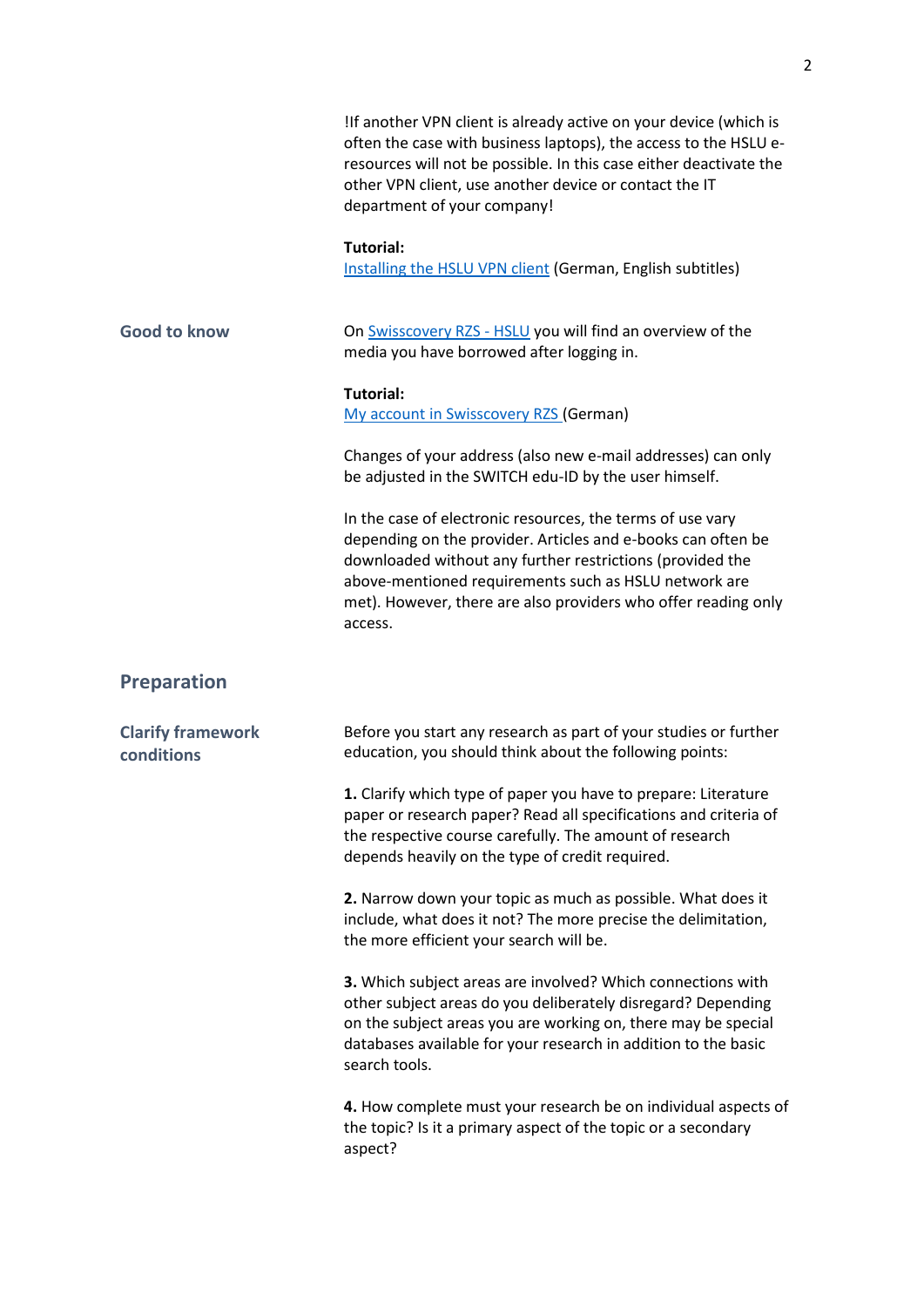|                                             | 5. Also determine the requirements regarding the topicality of<br>your information.                                                                                                                                                                                                                                                                                                            |
|---------------------------------------------|------------------------------------------------------------------------------------------------------------------------------------------------------------------------------------------------------------------------------------------------------------------------------------------------------------------------------------------------------------------------------------------------|
| <b>Collect search terms</b>                 | The starting point for a targeted research is reflection on one's<br>own level of information: What do I already know, where do I<br>have knowledge gaps? Is the question already clear? Or do I<br>need to do research first in order to specify the question or<br>problem? In this phase, both internet research (e.g. Wikipedia)<br>and the use of encyclopedias and handbooks are useful. |
|                                             | All essential terms of a topic can be structured into their sub-<br>aspects by using a mind map or other structuring techniques.                                                                                                                                                                                                                                                               |
|                                             | Use this to create a list of terms in which you note down the<br>appropriate generic and subordinate terms, related as well as<br>synonymous terms for each aspect. This list of terms facilitates<br>structured research. A thesaurus can be used as an aid.                                                                                                                                  |
| <b>Thesaurus for</b><br><b>Economics</b>    | For the field of economics, we recommend using the Thesaurus<br>for Economics (STW). This is the world's most comprehensive<br>bilingual (German/English) specialist vocabulary for<br>representing and researching economic content and covers all<br>economic subject areas and important related subject areas.                                                                             |
| <b>Research</b>                             |                                                                                                                                                                                                                                                                                                                                                                                                |
| Selection of the<br>appropriate search tool | The choice of the right search tool for your research strongly<br>depends on the sources of information you are looking for to<br>use for your work. The following search tools are available to<br>you at the HSLU for your research:                                                                                                                                                         |
| <b>Swisscovery (RZS)</b>                    | Swisscovery RZS - HSLU is the search tool of the libraries of the<br>HSLU. Here you will find all books and nonbooks available in<br>these libraries. Furthermore, Swisscovery RZS - HSLU also leads<br>you to electronic full texts of journal articles and e-books from<br>various providers.                                                                                                |
|                                             | You can switch from Swisscovery RZS to Swisscovery by<br>changing the search parameters slightly. Swisscovery is the<br>metacatalogue of all Swiss university libraries. If you search<br>here, you can be sure to have the majority of publications of<br>your subject in view. Swisscovery also shows in which library                                                                       |

the book or medium is available and offers easy ordering options for borrowing books or copies of individual chapters.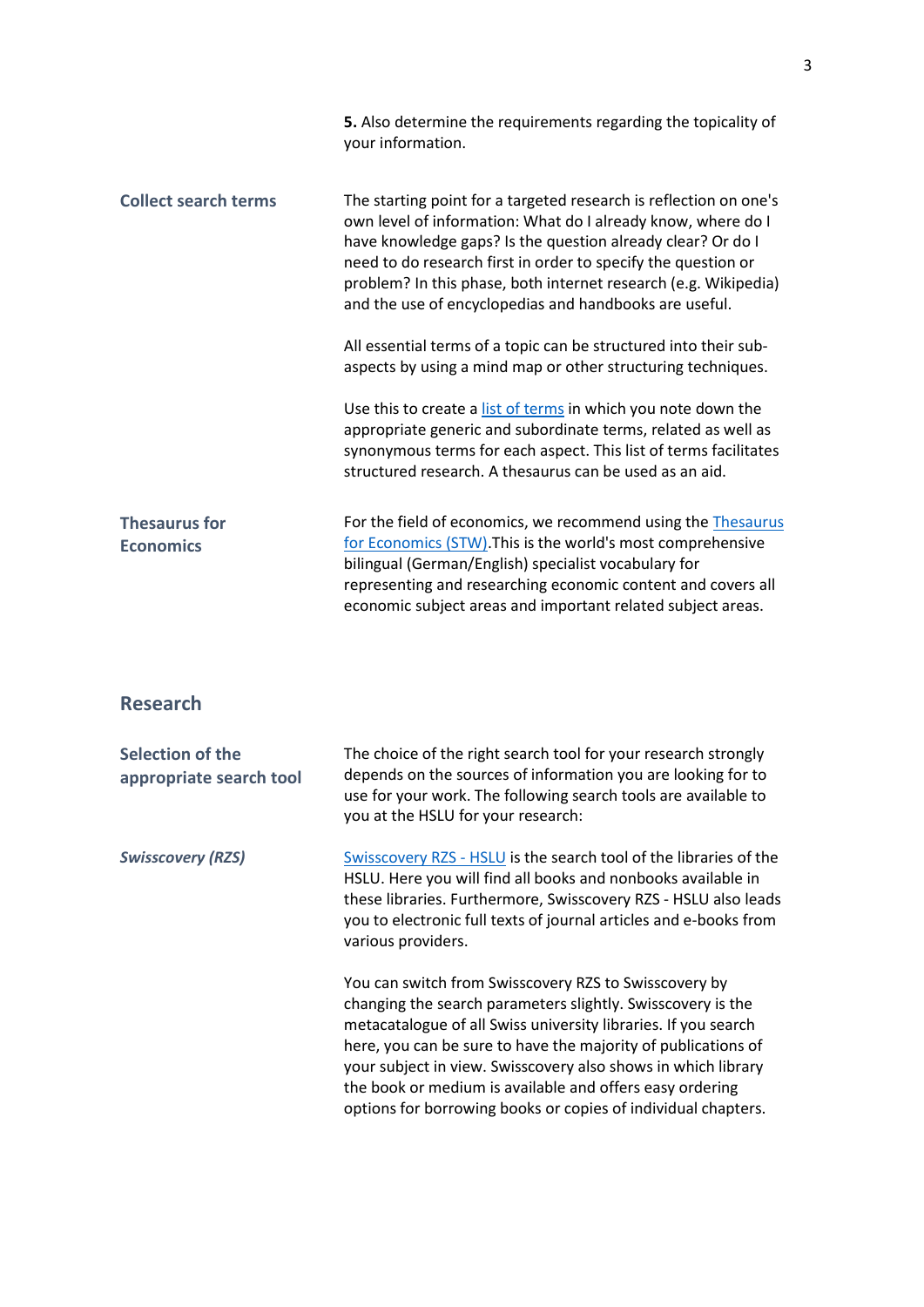|                             | <b>Tutorials:</b><br>How to conduct a search in Swisscovery RZS (English)                                                                                                                                                                                                                                                                                                                                                                                                                                                                          |
|-----------------------------|----------------------------------------------------------------------------------------------------------------------------------------------------------------------------------------------------------------------------------------------------------------------------------------------------------------------------------------------------------------------------------------------------------------------------------------------------------------------------------------------------------------------------------------------------|
|                             | Advanced search and operators in Swisscovery RZS (German,<br>English subtitles)                                                                                                                                                                                                                                                                                                                                                                                                                                                                    |
|                             | How can I save my favourites and my search in Swisscovery<br>RZS? (German)                                                                                                                                                                                                                                                                                                                                                                                                                                                                         |
| <b>Electronic Resources</b> | Most of the e-media available at the HSLU are displayed in<br>Swisscovery. Alternatively, you can also access the HSLU's e-<br>media offer via the website of the ZHB Lucerne.                                                                                                                                                                                                                                                                                                                                                                     |
| <b>DBIS</b>                 | The database information system (DBIS) shows you the way to<br>the most important databases in your subject area. Licensed<br>databases can be accessed either in the HSLU network or via<br>the HSLU VPN client.<br>In databases you can search for scientific publications, such as<br>different kinds of journal articles. There are also databases on<br>statistical data, company data or press archives. Some directly<br>provide the full texts of the listed literature and information,<br>others only prove that this literature exists. |
| <b>EZB</b>                  | The <b>Electronic Journals Library (EZB)</b> offers fast and structured<br>access to scientific full-text journals. The access options to full-<br>text articles are indicated by different coloured traffic light<br>symbols depending on the institution                                                                                                                                                                                                                                                                                         |
|                             | The full text of the journal is freely accessible.<br>000                                                                                                                                                                                                                                                                                                                                                                                                                                                                                          |
|                             | The journal is licensed at the participating library and<br>000<br>is accessible in full text for the users of this library                                                                                                                                                                                                                                                                                                                                                                                                                        |
|                             | Part of the published volumes of the journal are<br><b>1001</b><br>licensed in full text at the subscriber library.                                                                                                                                                                                                                                                                                                                                                                                                                                |
|                             | The journal is not subscribed to and therefore cannot<br><u> 000</u><br>be used in full text.                                                                                                                                                                                                                                                                                                                                                                                                                                                      |
|                             | For access, you must either be in the HSLU network or have an<br>active HSLU VPN client.                                                                                                                                                                                                                                                                                                                                                                                                                                                           |
| (Scientific) Search Engines | Search engines are particularly good if you are looking for more<br>up-to-date information and research results or statistics and<br>other facts. In the university context, scientific search engines<br>such as Google Scholar and <b>BASE</b> are particularly suitable. If you<br>start your search in Google Scholar in the HSLU network or with<br>the activated HSLU VPN client, you can directly access hits that<br>are licensed by the HSLU.                                                                                             |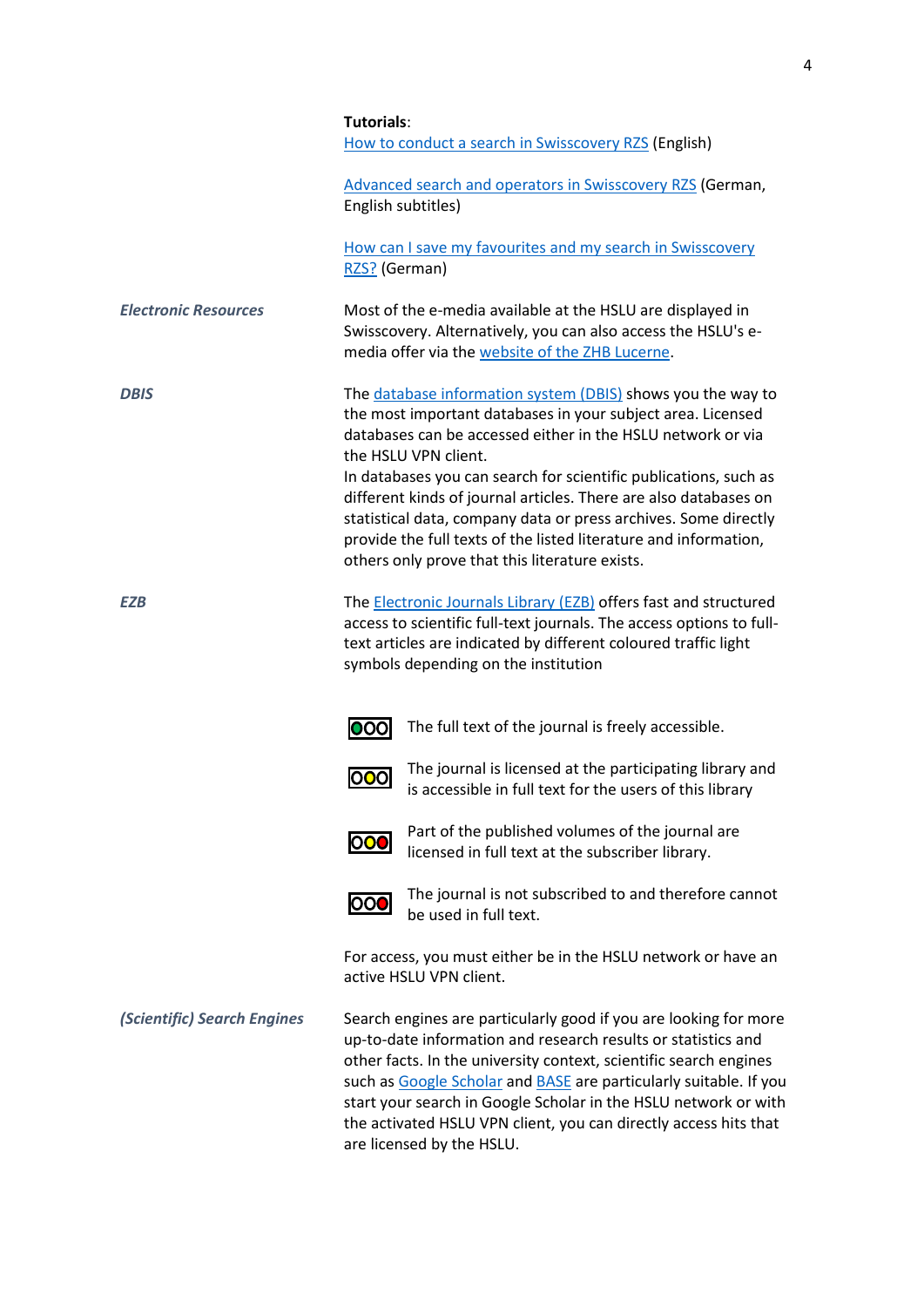#### Tutorials:

How to find and access [e-media](https://www.youtube.com/watch?v=L7FiVtbBt7U&list=PLXHJ7fFokv69EE5sRNcZsRd3J9OywqNx-&index=7&t=7s) (German, English subtitles) How to use Google [Scholar](https://www.youtube.com/watch?v=zr5xclWZHJ4&t=58s) (German)

| <b>Search methods</b>                                           |                                                                                                                                                                                                                                                                                                                                                                                                                                                                                                                                                                                                                                                                                                                                                                                                                                                                                                                                                                                                                                                                                                                                                         |
|-----------------------------------------------------------------|---------------------------------------------------------------------------------------------------------------------------------------------------------------------------------------------------------------------------------------------------------------------------------------------------------------------------------------------------------------------------------------------------------------------------------------------------------------------------------------------------------------------------------------------------------------------------------------------------------------------------------------------------------------------------------------------------------------------------------------------------------------------------------------------------------------------------------------------------------------------------------------------------------------------------------------------------------------------------------------------------------------------------------------------------------------------------------------------------------------------------------------------------------|
| <b>Trial and error</b>                                          | Trial and error searches use keywords and work with links and<br>abbreviations of the search terms (with Boolean operators and<br>truncations). At the beginning of the search, a keyword search<br>is made across all fields of a catalogue, a database or an<br>internet search engine. This way, all important search fields are<br>searched simultaneously: Author, Title, Keyword, Abstract etc.<br>Using this method, the hit list will be very long and should than<br>be searched for the most important titles. The hit list can be<br>filtered according to certain criteria such as language, year,<br>publication type, etc., so that in the end a reasonable hit list<br>remains $(< 100$ hits).                                                                                                                                                                                                                                                                                                                                                                                                                                           |
| <b>Snowball method</b>                                          | The literature available on a particular topic always refers to<br>older titles. The literature search according to the snowball<br>principle takes advantage of this and starts with publications<br>that are as current and relevant as possible. The most<br>important older publications on the topic can be found in the<br>citations and literature lists of the publication. The starting<br>point for this search strategy can be references on a<br>bibliography or any note from lecturers or other experts. Based<br>on the found publications search further for:<br>other literature of the same author<br>$\bullet$<br>the literature cited in the appendix<br>$\bullet$<br>similar keywords<br>$\bullet$<br>other articles of the same journal.<br>٠<br>If, while reading and evaluating the literature found, it becomes<br>apparent that the proportion of new information is becoming<br>increasingly smaller, the search can be discontinued.<br>In some databases (e.g. Web of Science), it is also possible to<br>search for sources in which the literature found is cited (i.e.<br>which were published after the source found). |
| <b>Procurement of</b><br>literature                             |                                                                                                                                                                                                                                                                                                                                                                                                                                                                                                                                                                                                                                                                                                                                                                                                                                                                                                                                                                                                                                                                                                                                                         |
| <b>Print books in libraries</b><br>of the Lucerne<br>university | Search for a title in <b>Swisscovery RZS - HSLU</b> . Then click on the<br>Loan button for the desired book in the detailed view. Two<br>drop-down lists appear for selecting the <i>pickup institution</i> and<br>the pickup location. The following options are available:                                                                                                                                                                                                                                                                                                                                                                                                                                                                                                                                                                                                                                                                                                                                                                                                                                                                            |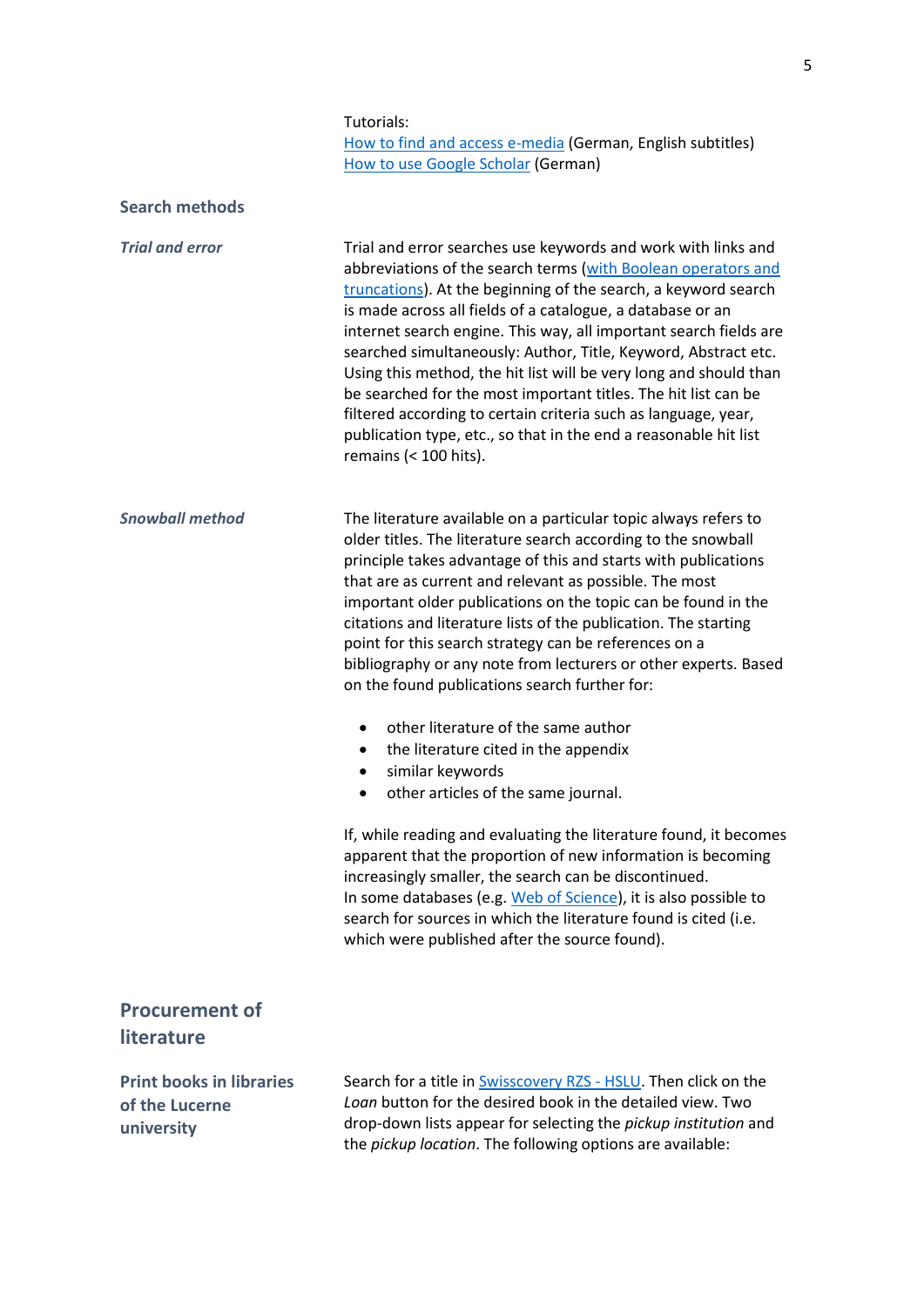**On-site lending:** You can, of course, pick up available media yourself from the shelf in the library, that owns the title at any time.

**Reservation / Courier of Lucerne:** Media from the six HSLU libraries as well as the University Library, the ZHB Sempacherstrasse and the Swiss Cooperative Storage Library (Speicherbibliothek) in Büron are delivered free of charge by a courier within 48 h to the desired HSLU library. In Swisscovery RZS, select "Region Zentralschweiz" for the *Pickup Institution* and the library of your choice for the *Pickup Location*. You will be notified by e-mail as soon as the item arrives at the desired library or is ready for collection. Ordered media are reserved for one week from the date of notification.

**SLSP courier:** For a fee of Fr. 6.00, media from the six HSLU libraries and the other Lucerne university libraries can be sent [to various Swiss libraries](https://registration.slsp.ch/libraries/) for collection. Media ordered by courier can also be returned to these libraries. To do so, simply select the corresponding *Pickup Institution* and *Pickup Location* when making a reservation.

**Mail delivery:** The libraries of the HSLU and the ZHB Luzern can send books via mail if requested. Simply select "Region Zentralschweiz" for the *Pickup Institution* and "Home Address" resp. "Work Address" under "Mail Delivery" as *Pickup Location*. The book will be sent by mail to the address stored in your user account. Please note, that this postal delivery costs CHF 12.00 per medium.

**Digitisation order:** It is possible to have extracts from printed books or journals scanned and sent by e-mail. However, there is a charge for this option (Fr. 5 per 20 pages or chapter thereof).

#### **Tutorials:**

[How to order a book in Swisscovery RZS](https://www.youtube.com/watch?v=DaJbE67KwVs&t=1s) (German)

[Delivery options in Swisscovery RZS](https://www.youtube.com/watch?v=130bo4ZDjAs) (German, English subtitles)

The book you are looking for is not available in Lucerne or is already on loan, or you would like to borrow books from another library. Swisscovery lists the holdings of over 460 Swiss libraries. For a fee of CHF 6.00 per medium, media from many of these libraries can be ordered for pickup at the HSLU libraries.

With your HSLU card you can of course also use these libraries on site and borrow media directly there.

**Books from other libraries**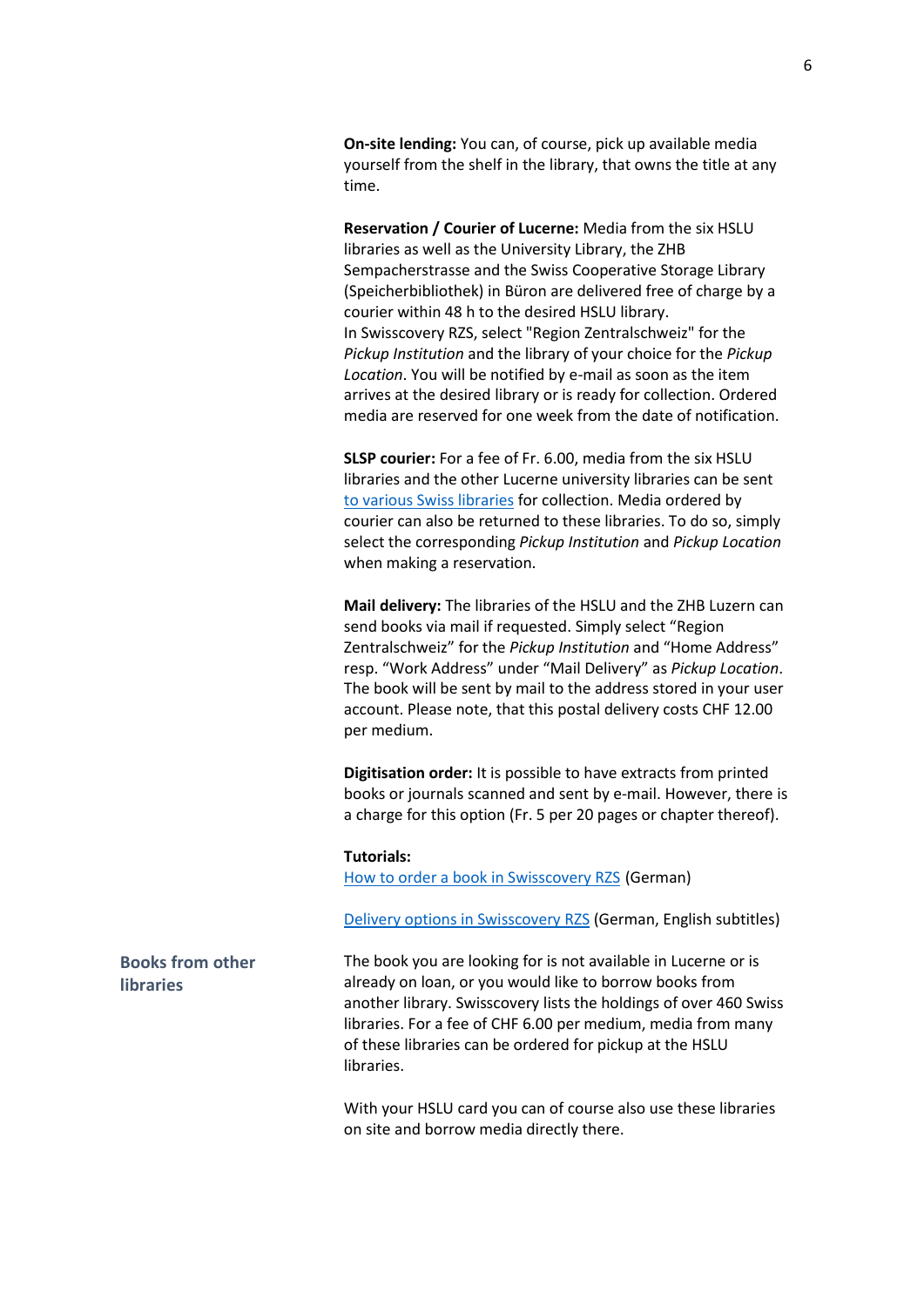|                                                   | <b>Tutorial:</b><br><b>SLSP courier (German, English subtitles)</b>                                                                                                                                                                                                                                                   |
|---------------------------------------------------|-----------------------------------------------------------------------------------------------------------------------------------------------------------------------------------------------------------------------------------------------------------------------------------------------------------------------|
| <b>E-media in Lucerne</b><br>university libraries | There are two independent license rooms for e-media at the<br>library location Lucerne (HSLU & University).                                                                                                                                                                                                           |
| <b>Campus network HSLU</b>                        | To ensure that only the titles that you can access are displayed<br>in your hit list in Swisscovery RZS, use the <b>HSLU view of</b><br>Swisscovery RZS for your search. Afterwards, you can simply<br>follow the displayed links. Make sure that you are either in the<br>HSLU network or have an active VPN client. |
|                                                   | Please note, that some providers (e.g. Ebook Central) require an<br>additional login.                                                                                                                                                                                                                                 |
|                                                   | In case of problems with e-media, please use the link<br>"Questions about electronic media, problems?" beneath the<br>online access information of the respective e-medium in<br>Swisscovery RZS.                                                                                                                     |
| E-Media ZHB / UNI / PH                            | If the e-medium is only licensed for the ZHB/UNI/PH, click on<br>the full-text link anyway, sometimes you get lucky! Otherwise<br>you have access to the corresponding title in the university<br>library or in the ZHB Sempacherstrasse via WLAN (deactivate<br>HSLU VPN client!) or local query stations.           |
| Not found what you are<br>looking for?            | Were you unable to obtain the book you require using the<br>methods described? Please contact the <b>HSLU-W library</b> . The<br>library staff can help you.                                                                                                                                                          |
| <b>Manage &amp; Evaluate</b>                      |                                                                                                                                                                                                                                                                                                                       |
| <b>Literature</b>                                 | How do you keep track of the titles you find?                                                                                                                                                                                                                                                                         |
| <b>Manage literature</b>                          | In online catalogues and databases, you can save the titles<br>found in watch lists or export them to a literature management<br>program. The latter has the advantage that all important data is<br>automatically transferred and you can also have a formatted<br>bibliography automatically created from it later. |
|                                                   | The HSLU recommends the use of ZOTERO (Windows and Mac<br>compatible) or Citavi (Windows only). You can download the<br>applications free of charge via the Service Desk IT-Services.                                                                                                                                 |
|                                                   | As part of the Wissen+ series, the ZHB Luzern regularly offers<br>introductions to both applications                                                                                                                                                                                                                  |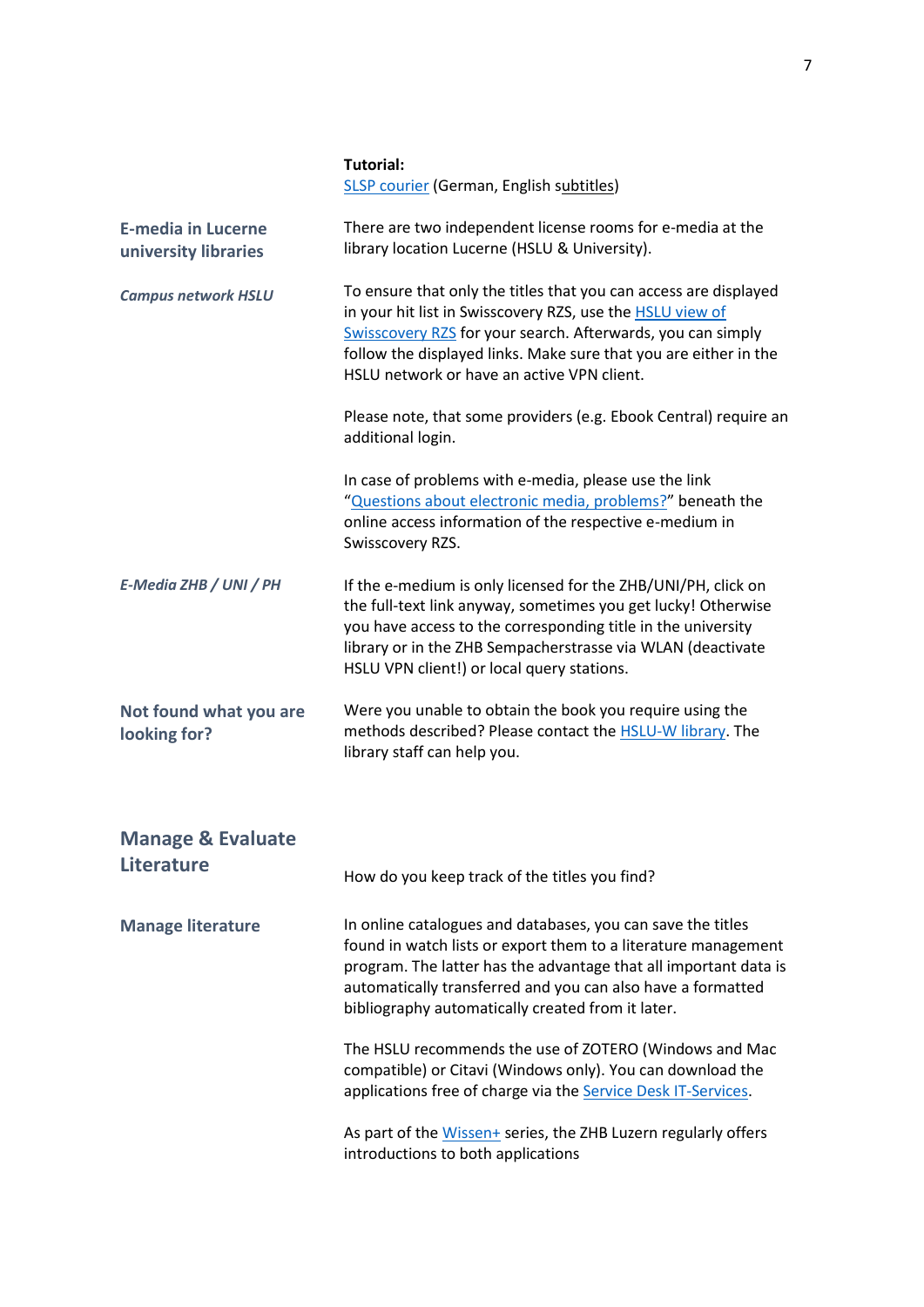Recommended instructions / online tutorials for Zotero:

• [Official documentation](https://www.zotero.org/support/start) (Englisch, partly also in German)

Recommended instructions / online tutorials for Citavi:

- Manual from the manufacturer [\(Citavi 6](https://www1.citavi.com/sub/manual6/de/index.html) [/ Citavi 5\)](https://www1.citavi.com/sub/manual5/de/index.html?contents.html)
- Official [YouTube channel](https://www.youtube.com/citaviteam) of Citavi

**Evaluate literature** During the research you will come across a large amount of literature. Parallel to the research, you have to consider what of it is suitable for your work. The CRAAP test serves as an aid. If all the criteria listed apply, the source meets the scientific standards and can be used:

> **C**urrency: Is the information up to date?

#### **R**elevance:

Does the text refer to relevant literature? Are there references in the text and a bibliography?

#### **A**uthority:

Who wrote the paper? Are they experts in the field? At which scientific institution do they work?

#### **A**udience:

Is the paper aimed at a scientific community? Only then it can be considered a scientific source.

#### **P**urpose:

Is the text oriented towards scientific knowledge and written with a neutral attitude? Make sure no other goals are being pursued (political, financial, lobbying, propaganda ...)?